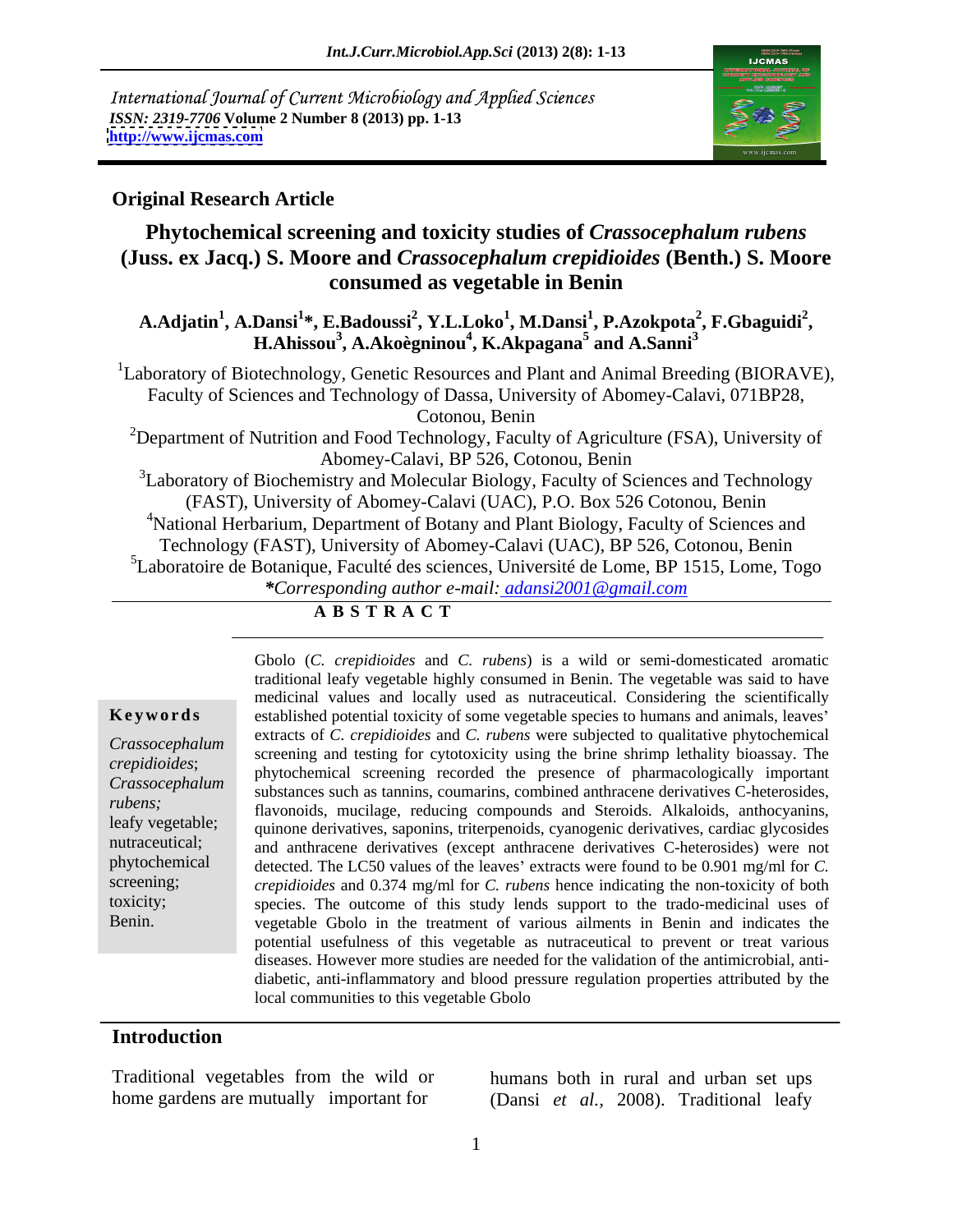vegetables (TLVs) are those plants whose the vegetable locally known as Gbolo was leaves or aerial parts have been integrated found to be of paramount interest (Dansi *et*  in a community's culture for use as food al., 2008). Gbolo comprising two species over a large span of time (Adeoti *et al.,* namely *Crassocephalum rubens* (Juss. ex 2012). TLVs are highly recommended Jacq.) S. Moore and *C. crepidioides* because they have a relatively high nutritional value compared to the consumed throughout Benin. According to introduced varieties and their consumption Adjatin *et al.,* (2013), the nutritional gives diversity to daily food intake, adding values of these two species although flavour and zest to the diet (Ahohuendo *et*  slightly different are of high importance. *al.,* 2012). According to Dansi *et al.,* The contents of the leaves in raw proteins (2008) many traditional leafy vegetables and in crude lipids expressed in % of dry has some curative, regulative and matter are, respectively, 27.13%, 3.45 for stimulative properties besides food C. crepidioides; 26.43% and 2.75% for C. qualities and are used as nutraceutical. *rubens*. The content of vitamin C for 100 g Though the bulk of the weight of of fresh leaf is of 9.17 mg for *C*. traditional leafy vegetables is water, they crepidioides and 3.60 mg for C. rubens. represent sometimes a veritable natural The content of ash is of 19.76% and pharmacy of minerals, vitamin and 19.02% for *C. rubens* and *C. crepidioides,* phytochemical compounds such as respectively. The contents for sodium alkaloids, flavonoids, glycosides and (Na), potassium (K), magnesium (Mg), tannins. However several studies have calcium (Ca), iron (Fe), Manganese (Mn), established that some vegetable species are and copper (Cu) are 2129.04 mg, 4469.91 potentially toxic to humans and animals mg, 434.13 mg, 3845.88 mg, 1.6 mg, 8.22 (Agbaire *et al.,* 2013). Plant chemical mg, and 2.6mg, respectively, for *C. rubens*  compounds, toxic to humans and and these are higher than those in *C.*  livestock, are produced as part of the *crepidioides* (Adjatin *et al.*, 2013). plant's defence against being eaten by Traditionally, Gbolo is used as a pests and herbivores or to gain an advantage over competing plants (Bharathi 2008; Asaolu *et al.,* 2009; Andzouana and inflammatory, anti-diabetic, anti-malaria Mombouli 2012; Agbaire *et al.,*2013). and blood regulation properties and also Plant poisons are highly active substances treats indigestion, liver complaints, colds, that may cause acute effects when ingested intestinal worms, and hepatic insufficiency in high concentrations and chronic effects in addition to its nutritional value (Adjatin when accumulated (Agbaire *et al.*, 2013). *et al.*, 2012). Since Gbolo is highly Under stress conditions, brought on by consumed (leaves eaten raw or cooked in food shortage, consumption of large sauce) by Benin local populations, its amounts of vegetable toxins can have phytochemical screening need to be negative consequences (Orech *et al.,* carried out and its toxicity examined. The

In Benin, a biodiversity inventory and a total of 187 plant species among which possible (i.e. if not toxic and trado-

2005). phytochemical screening and the toxicity documentation survey recently conducted species of Gbolo will be used to create on TLVs throughout the country revealed awareness of their values and, when (Benth.) S. Moore (Figure 1a, b), is highly *C. crepidioides*; 26.43% and 2.75% for *C. crepidioides* and 3.60 mg for *C. rubens*. The content of ash is of 19.76% and *crepidioides* (Adjatin *et al.,*2013). Traditionally, Gbolo is used as <sup>a</sup> nutraceutical and believed to have anti-helminthic, results in addition to the already established nutritional value of the two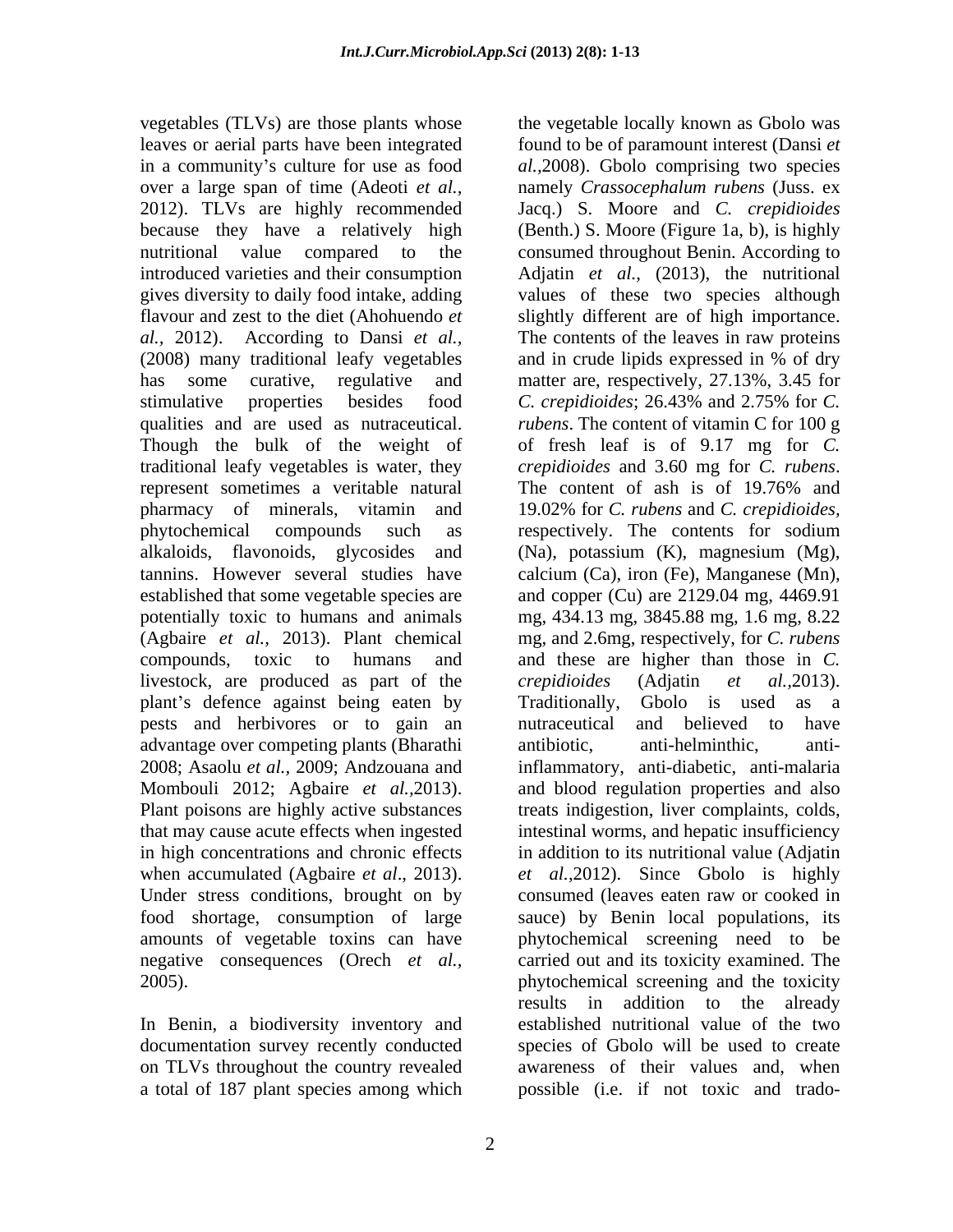medicinal uses supported), popularize their tannins (ferric chloride test after usage in diets as nutraceutical.

The objectives of this study were two phytochemical screening of the leaves *crepidioides and C. rubens* leaves using

# **Source and Preparation of vegetable**

Samples (stems and leaves) of Gbolo derivatives (test with chloroform obtained from the germplasm maintained at the Faculty of Science and Technology of Dassa (FAST Dassa) in Benin. The stems and leaves of Gbolo were washed thoroughly under running tap water followed by sterile distilled water, cut two species of Gbolo was evaluated using into smaller pieces and dried under shade Brine shrimp lethality bioassay. Brine during for 9 days. The dried plant parts shrimp (*Artemia salina* Leach) also known were ground using electric blending as sea monkey are marine invertebrates of machine and the powdery samples obtained were sieved using two sieves of the survival of shrimp larvae in sea water 0.2 mm (mesh size) and stored in air tight in the presence of the test solution. Its

Qualitative phytochemical screening of moderate heating for 20 minutes, the Gbolo species was carried out on the mixture of 1 g of powdered leaves of *C*. powdery samples, after extraction with *rubens* or *C. crepidioides* in 20 ml of aqueous solvent, using the standardly employed precipitation and coloration *al.,*(2013). The concentration of 50 reactions as described by Houghton and mg/ml was obtained and a range of ten Raman (1998) and Dougnon *et al.,*(2013). Major secondary metabolites essayed and 195 µg/ml, 391 µg/ml, 781 µg/ml, 1582 the methods used were as follow:  $\mu$ g/ml, 3125  $\mu$ g/ml, 6250  $\mu$ g/ml, 12500 Alkaloids (Mayer's test), Quinone  $\mu$ g/ml, 25000  $\mu$ g/ml) were made with sea derivatives (born-trager reaction), water from decoction. Eggs of *A. salina* Cathetic tannins (stiasny test), Gallic

folds: Carry out a qualitative acid test), Triterpenoids (acetic acid test + extract of *C. crepidioides* and *C. rubens* acid), Steroids (kedde reaction), Saponins and investigate the cytotoxic activity of *C.*  (test index foam), Cardiac glycosides brine shrimp assay Anthocyanins (test with hydrochloric acid **Materials and Methods Leucoanthocyanes** (shinoda test), **Gbolo samples**  solution), Coumarins (test with ether (*Crassocephalum rubens* and *Crassocephalum crepidioides*) were tannins (ferric chloride test after saturation with sodium acetate), Flavonoids (shinoda test and magnesium powder), Cyanogenic derivatives (picric mixture of acetic an hydride and sulfuric (Raymond Marthoud reaction), and ammonia diluted to half), Leucoanthocyanes (shinoda test), Mucilage (test of absolute alcohol), Reducing compounds (test with fehling's andammonia), Free anthracene derivatives (test with chloroform andammonia), Combined anthracene derivatives (test with chloroform andammonia).

## **Brine Shrimp Lethality Assay**

sterile containers until needed. interest lies in understanding the possible **Phytochemical analysis** consumption of leaves of vegetable Gbolo The cytotoxic activity of the extracts of the about 1mm in size. The test is based on side effects that would result from on the body. A solution was prepared by distilled water following Dougnon *et*  successive dilutions (49  $\mu$ g/ml, 98  $\mu$ g/ml,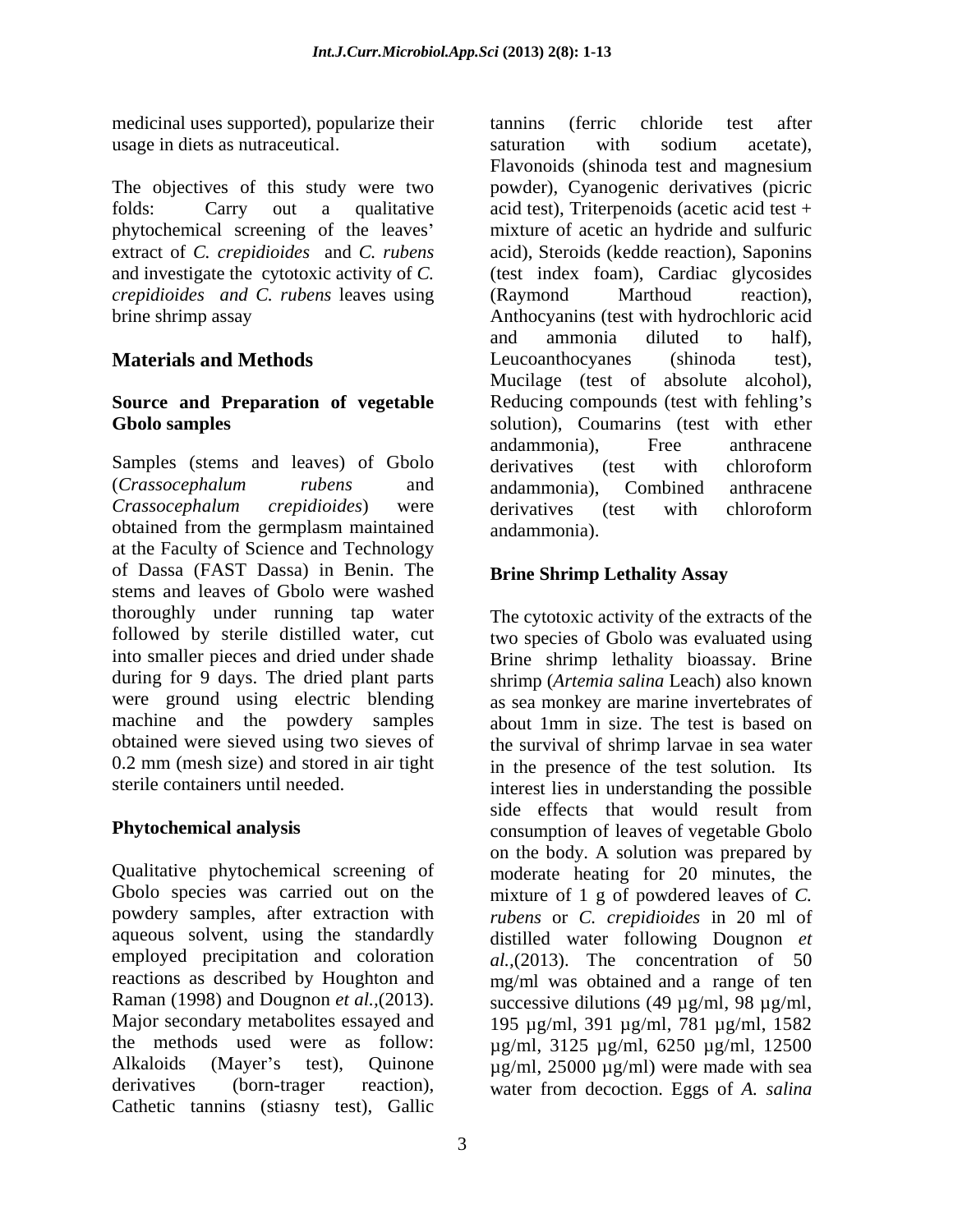were grown in an erlenmeyer containing beneficial for the maintenance of good 48 hours. Meanwhile, the eggs were samples of the two species (C. live larvae was placed in contact with the tannins, gallic tannins, coumarins, series of solutions of graded combined anthracene derivatives Cconcentrations of decoction of *C. rubens* the controls containing no extract of read after 24 hours of incubation. The total determined (Tables 1 and 2). To assess the similar to those reported on

### **Statistical analysis**

interval by linear regression analysis and inflammatory, antiviral, antifungal, following Ullah *et al.,*(2013). A regression with the mortality data obtained and, it reported in the literature (Hubert, 1980;

# **Phytochemical compounds identified**

protective foods which are highly 2012). In Central Africa, particularly in

sea water taken from the Atlantic Ocean health and prevention of some diseases and filtered before use. The mixture (eggs (Dansi *et al*., 2013). The qualitative and sea water) was left under stirring for phytochemical screening of the powdery hatched to give birth to young larvae *crepidioides* and *C. rubens*) of vegetable (nauplii). Using a pipette, a colony of 16 Gbolo revealed the presence of cathetic and *C. crepidioides*. These solutions and reducing compounds and Steroids (Table Vegetable Gbolo were left stirring and properties (Anandhi and Revathi, 2013). death and percentage mortality (death) at phytochemical profile and the active each dose level and control were compounds they contain were somewhat degree of toxicity of the different species *Crassocephalum crepidioides* (Arawande of vegetable Gbolo, the LC50 and toxicity *et al.,* 2013) and on other traditional leafy corresponding table (Table 4) was used vegetables such as *Launeae taraxacifolia* following Agbaire *et al.,* (2013) and (Adinortey *et al.,* 2012; Olalekan *et al.,* Dougnon *et al.,* (2013). 2013) and *Moringa oleifera* (Shahriar *et*  samples of the two species (*C.*  tannins, gallic tannins, coumarins, combined anthracene derivatives C heterosides, flavonoids, mucilage, 2) that are known to exhibit medicinal Both species showed similar similar to those reported on *al.,* 2012)*.* 

For each extract or sample the lethal compounds identified are reported in the concentration that causes 50% death (LC50) was calculated at 95% confidence also by using the probit analysis method anthelmintic and anti-tumor properties as line equation was derived for each extract regeneration and diuresis (Domart 1981; was then used to calculate the LC50 value. generally abundant in leafy vegetables and The detailed mathematical steps used to have been traditionally used for protection derive the regression line equation are of inflamed surfaces of the mouth and Vincent, 2012). and diarrhea (Konig *et al.,* 1994; **Results and Discussion** in the leaves of both species of Gbolo well **and their importance and their importance and their importance and nutraceutical**) in healing wounds and Vegetables are important sources of worms and fungus diseases (Adjatin *et al.*, protective foods which are highly 2012). In Central Africa, particularly in The medicinal properties of the different literature. Tannins are well known for their antioxidant, antimicrobial, antiinflammatory, antiviral, antifungal, well as for soothing relief, skin Agbaire *et al.,* 2013). Tannins are treatment of catarrh, wounds, hemorrhoids Vijayameena *et al*., 2013). Their presences justify the use of this vegetable by the Benin local communities (most often as stomach ulcers and to combat intestinal worms and fungus diseases (Adjatin *et al.*, 2012). In Central Africa, particularly in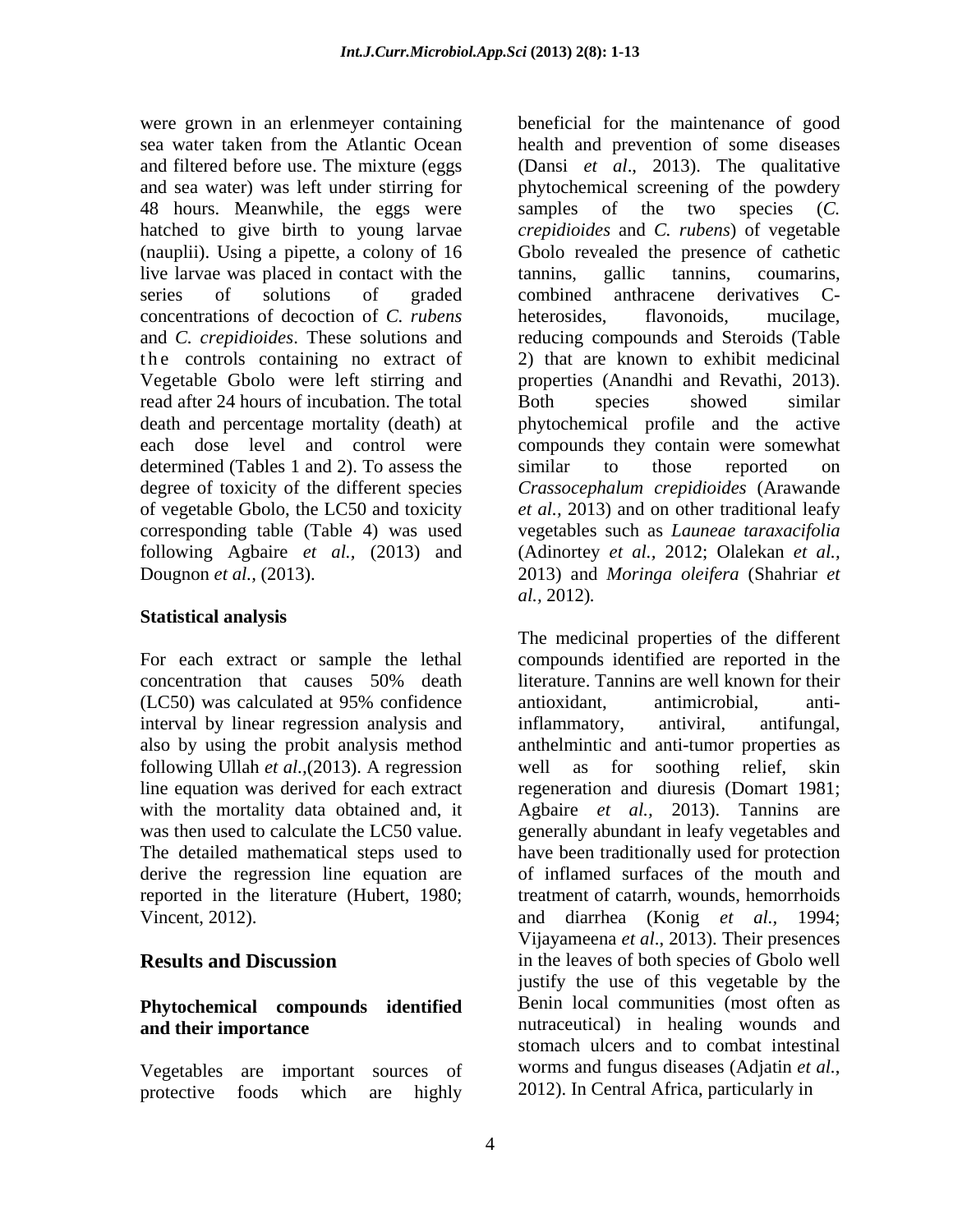### *Int.J.Curr.Microbiol.App.Sci* **(2013) 2(8): 1-13**

| LC50                                  | <b>Toxicity</b>         |
|---------------------------------------|-------------------------|
| $LC50 \ge 0.1$ mg/ ml                 | -(Non-toxic)            |
| $0.1$ mg/ ml >LC50 ≥ 0.050 mg/ ml     | + (Low toxicity)        |
| $\log$ 0.050 mg/ ml >LC50≥0.01 mg/ ml | $+$ (Moderate toxicity) |
| $\vert$ LC50 < 0.01 mg/ ml            | $+ +$ + (High toxicity) |

## **Table.1** Correspondence between **LC50** and toxicity

**Table.2** Secondary metabolites examined and detected in the leaves of vegetable Gbolo

| <b>Chemical compounds</b>                     | C. crepidioides | C. rubens  |
|-----------------------------------------------|-----------------|------------|
| Alkaloids                                     | $\sim$          | $\sim$ $-$ |
| Polyphenol compounds                          |                 |            |
| Gallic tannins                                | $+$             | $+$        |
| Cathetic tannins                              | $+$             | $+$        |
| Flavonoids                                    | $+$             | $+$        |
| Anthocyanins                                  | $\sim$          | $\sim$ $-$ |
| Leucoanthocyanes                              | $\sim$          | $\sim$ $-$ |
| Quinone derivatives                           | $\blacksquare$  | $\sim$ $-$ |
| Saponins                                      | $\sim$          | $\sim$ $-$ |
| Triterpenoids                                 | $\sim$          | $\sim$ $-$ |
| Steroids                                      | $+$             | $+$        |
| Cyanogenic derivatives                        | $\sim$          | $\sim$ $-$ |
| Mucilage                                      | $+$             | $+$        |
| Coumarins                                     | $+$             | $+$        |
| Reducing compounds                            | $+$             | $+$        |
| Anthracene derivatives                        |                 |            |
| Free anthracene derivatives                   | $\sim$          | $\sim$ $-$ |
| Combined anthracene derivatives O-heterosides | $\sim$          | $\sim$ $-$ |
| Combined anthracene derivatives C-heterosides | $+$             | $+$        |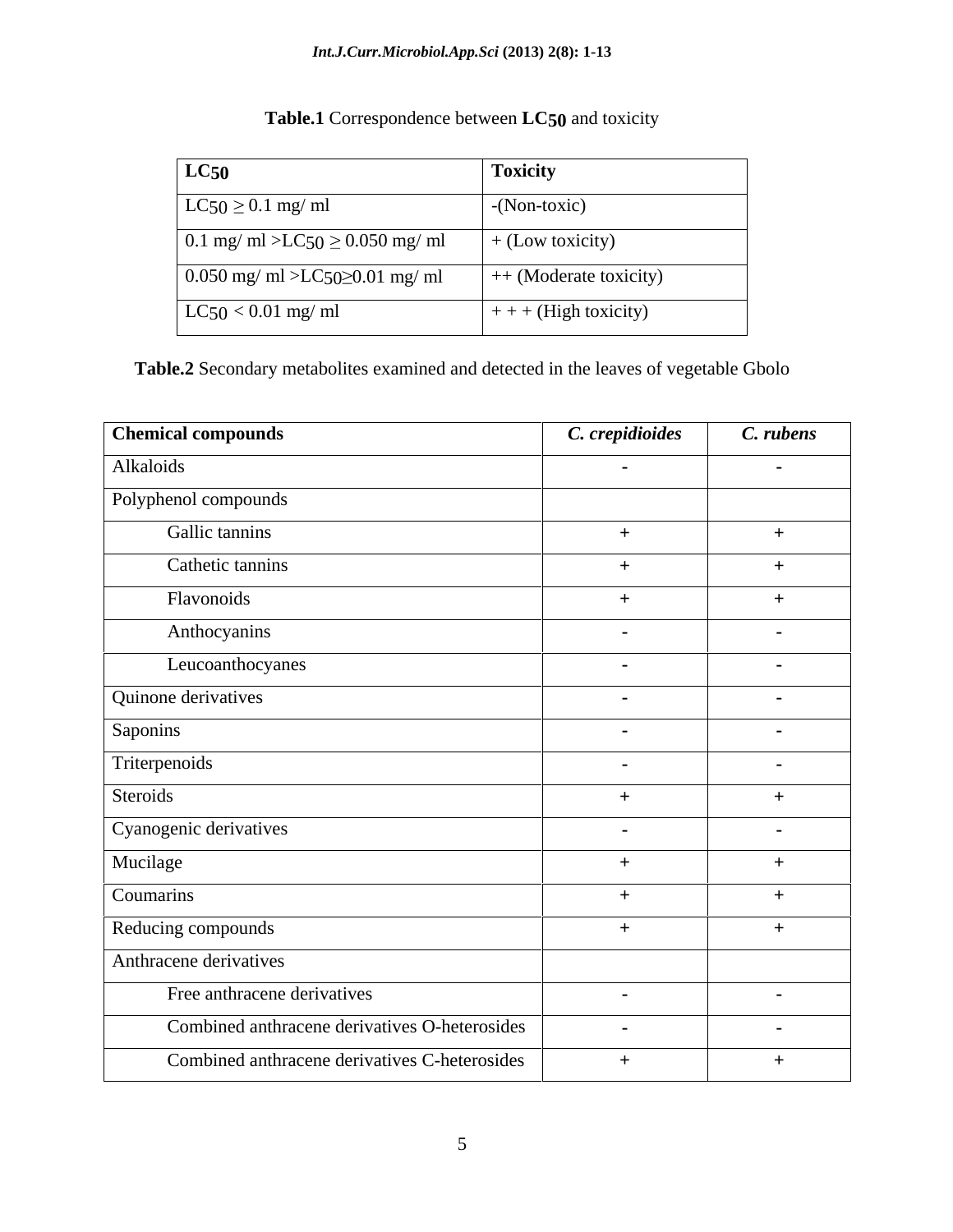Congo and Uganda, *C. crepidioides* and *C.* 

flavonoids include: anti-allergic, anti-<br>and coumaring make them capable of asthma (Adedapo *et al.*, 2013). Flavonoids anti-microbial, anti-inflammatory and protect against heart disease and cardiotonic properties (Hossain *et al.*, protect against heart disease and cardiotonic properties (Hossain et al., epidemiological studies have even 2013). They regulate carbohydrate and *al.,* 2004; Morel, 2011). These known regulation of blood pressure (hypertension flavonoids in the leaves of *C. rubens* in Nigeria. This difference in our results may be due to the geographical origin of the samples or the extraction methods used. medicinal properties (Lin *et al*., 2005;

like flavour) have recently drawn much the appearance of intestinal

*rubens* are used to treat stomach disorders flow in the veins and decreases capillary and fresh wounds as well as lip swellings permeability. Adjatin *et al.,* (2012) and (Bosch, 2004). Dansi *et al.,* (2013) reported that Gbolo is Flavonoids have antioxidant and and oedema. The smell of this vegetable detoxification activities and many health and its medicinal properties may be also promoting effects (Akroum, 2011). Some linked to the presence of coumarins. The of the other activities attributed to antioxidant property of tannins, flavonoids cancer, anti-inflammatory, anti-fungal, protection against free radicals which are anti-viral, anti-diabetic and anti-malarial responsible of more than 200 human (Morel, 2011). Flavonoids protect against diseases including cardiovascular disease, free radicals, platelet aggregation, cancer, arthritis, sight disorder and ageing microbes, ulcers, hepatoxins, liver injury, (Datta *et al.,*2000; Adeoye *et al.,*2005; viruses and tumours and have ability to Oszmianski *et al.,*2007; Ouali *et al.,*2007). relieve hay fever, eczema, sinusitis and Steroids are known for their analgesic, illustrated that heart diseases are inversely protein metabolism, increase muscles and related to flavonoid intake (Chakraborty *et*  bone synthesis and are also associated properties justify the traditional use (as *et al.,* 2013). As reported by the local nutraceutical) of vegetable Gbolo for the communities (Adjatin *et al.,* 2012), and hypotension) and the treatment of enhances lactation in newly born mothers. diabetes, malaria and various infections as Therefore, one understands the reason why reported by Adjatin *et al.,* (2012). the leaves of Gbolo are locally used as Gbadamosi *et al.,* (2012) did not detect vegetable for expectant and breast feeding properties. Coumarins increase the blood aromatic and locally used against malaria and coumarins make them capable of anti-microbial, anti-inflammatory and cardiotonic properties (Hossain *et al*., 2013). They regulate carbohydrate and with hormonal control in women (Hossain vegetable Gbolo, when regularly taken, mothers.

Natural coumarins (Aromatic cholesterol (aid to lower cholesterol in the phytochemical compounds with a vanilla blood), anti-constipation (helps to prevent attention due to its broad pharmacological decomposition), anti-cancer, anti-diabetic activities (Bruneton, 2009). Many agents and stomachic (has ability to coumarins and their derivatives exert anti-protectinternal mucous membranes). fungal, anti-coagulant, anti-tumor, anti- Their presence in *C. crepidioides* and *C.*  malaria, anti-viral, anti-inflammatory, *rubens* leaves explains their use in the diuretic, analgesic, anti-oedema, anti- treatment of diarrhoea and indigestion oxidant and anti-microbial effects and (Bosch, 2004; Adjatin *et al.,* 2012). have enzyme inhibition Reducing compounds and combinedMucilage (soluble fibres) also has several Dougnon *et al*., 2012). It is anti the appearance of intestinal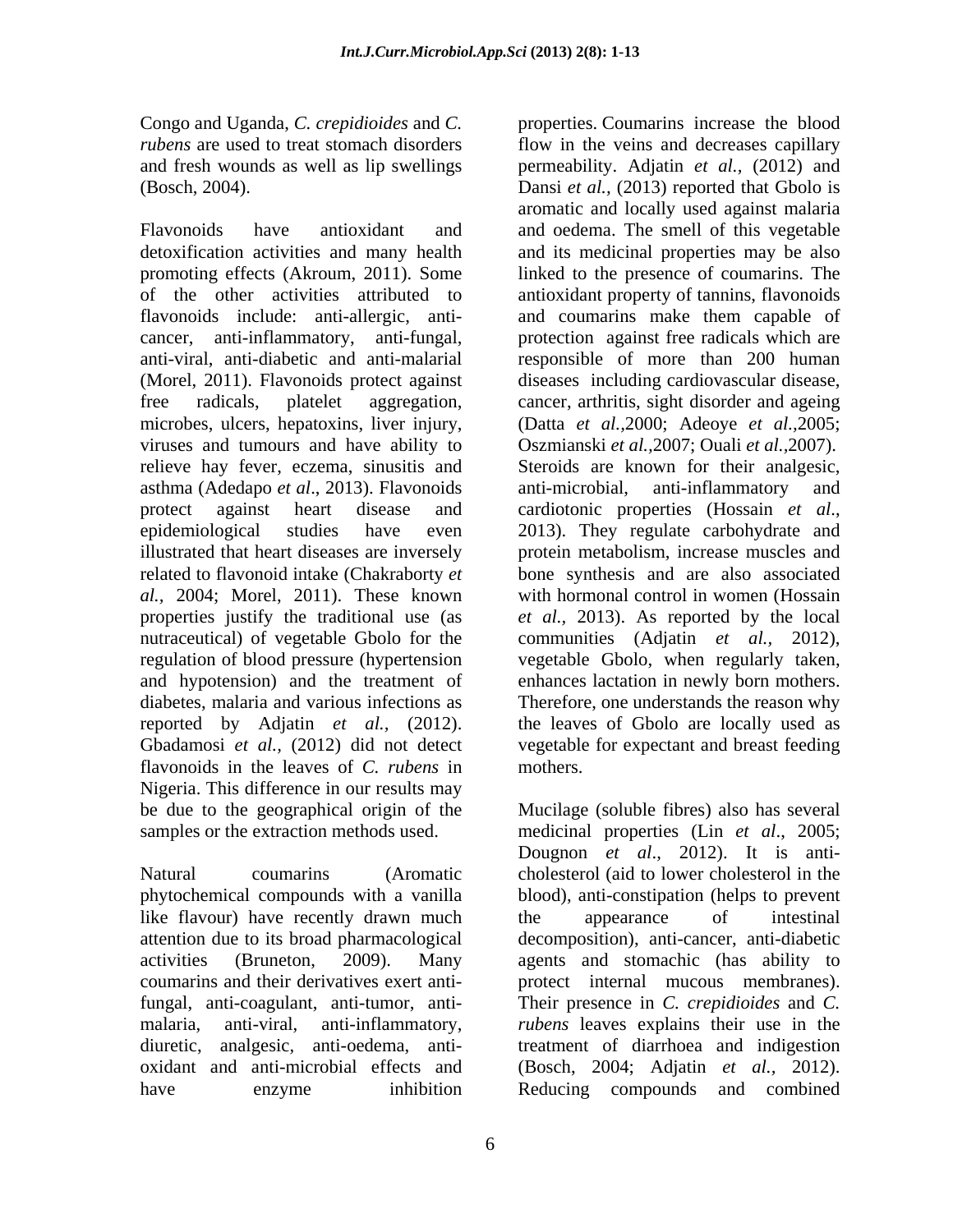anthracene derivatives C-heterosides also species of vegetable Gbolo mainly during have interesting medicinal value their abundance period as reported by

and *C. rubens* do not contain alkaloids, responsible of the colour of vegetative it is used in hypercholesterolaemia, organs, especially petals. Quinone absence in vegetable Gbolo was confirmed derivatives and anthraquinones are real and their absence in the leaves of both species of vegetable Gbolo somehow uses (Okwu, 2005; Ayoola and Adeyeye, confirmed by the results of Arawande *et al.,*(2013). Cardiac glycosides are natural increasing the amount of oxygen in the real poisons by blocking relaxation during diastole because of the very narrow<br>margin between the therapeutic and the Adeyeye, 2010). Given the very high

(Dougnon *et al.,* 2012) Adjatin *et al.,* (2012), the absence of **Unrevealed Phytochemical compounds**  consumers. Saponin is being used as mild **and significance of their absence absence detergent** and **in** intracellular Our study revealed that *C. crepidioides* access to intracellular proteins (Okwu and anthocyanins, quinone derivatives, properties of the saponins were reported to saponins, triterpenoids, cyanogenic include expectorant (useful in the derivatives, cardiac glycosides and treatment of respiratory infections), anthracene derivatives except anthracene diuretic, analgesic and promotion of derivatives C-heterosides (table 1). wound healing (Arawande *et al.,*2013). It Anthocyanins are natural pigments is of great importance in medicine because derivatives have irritating or drastic anti-inflammatory and body loss. Steroidal laxative effects on the intestines, causing saponins are used as contraceptive and contractions of the intestinal walls. Their precursors for sex hormones while by Gbadamosi *et al. ,*(2012). Cyanogenic (Gbadamosi *et al.,* 2012). Saponins are metabolites poisons (Agbaire *et al*., 2013) that contain them and are linked to sex ensure consumers on the inexistence of subsequent release of milk (Okwu and risk associated with their consumption. Okwu, 2004). The current study did not Alkaloids are the most effective reveal their presence in Gbolo leaves. phytochemicals compounds in therapeutic These results are contrary to the reports of 2010). Their absence in Gbolo was also *et al.,* (2012) according to which leaves of substances that act on the heart by the diverse studies with regards to regulating its contractions without saponins content of Gbolo could be heart muscle (Ayoola and Adeyeye, 2010). plant materials (plants from Benin and However, these compounds could become from different regions of Nigeria) used. margin between the therapeutic and the necessarily the case in the other studies. toxic doses. Consequently, a high dose can Denton (2004) and Adjatin *et al.,* (2012) cause a cardiac arrest (Ayoola and signalled that *C. crepidioides* and *C.*  frequency of the consumption of both nasal haemorrhage. This medicinal valueCardiac glycosides is a relief for the detergent and in intracellular histochemistry staining to allow antibody Okwu, 2004). The most important it is used in hypercholesterolaemia,<br>hyperglycaemia, antioxidant, anti-cancer, glycosidal saponins are cardiotonic responsible for the bitter taste of the leaves hormones like oxytocin involved in the control of the birth inducement and Arawande *et al.,* (2013) and of Gbadamosi *C. crepidioides* and *C. rubens* contain saponins. The differences in the results of explained by the genetic differences of the Moreover, this study was carried out with the aqueous solvent which is not *rubens* are used to treat cough and to stop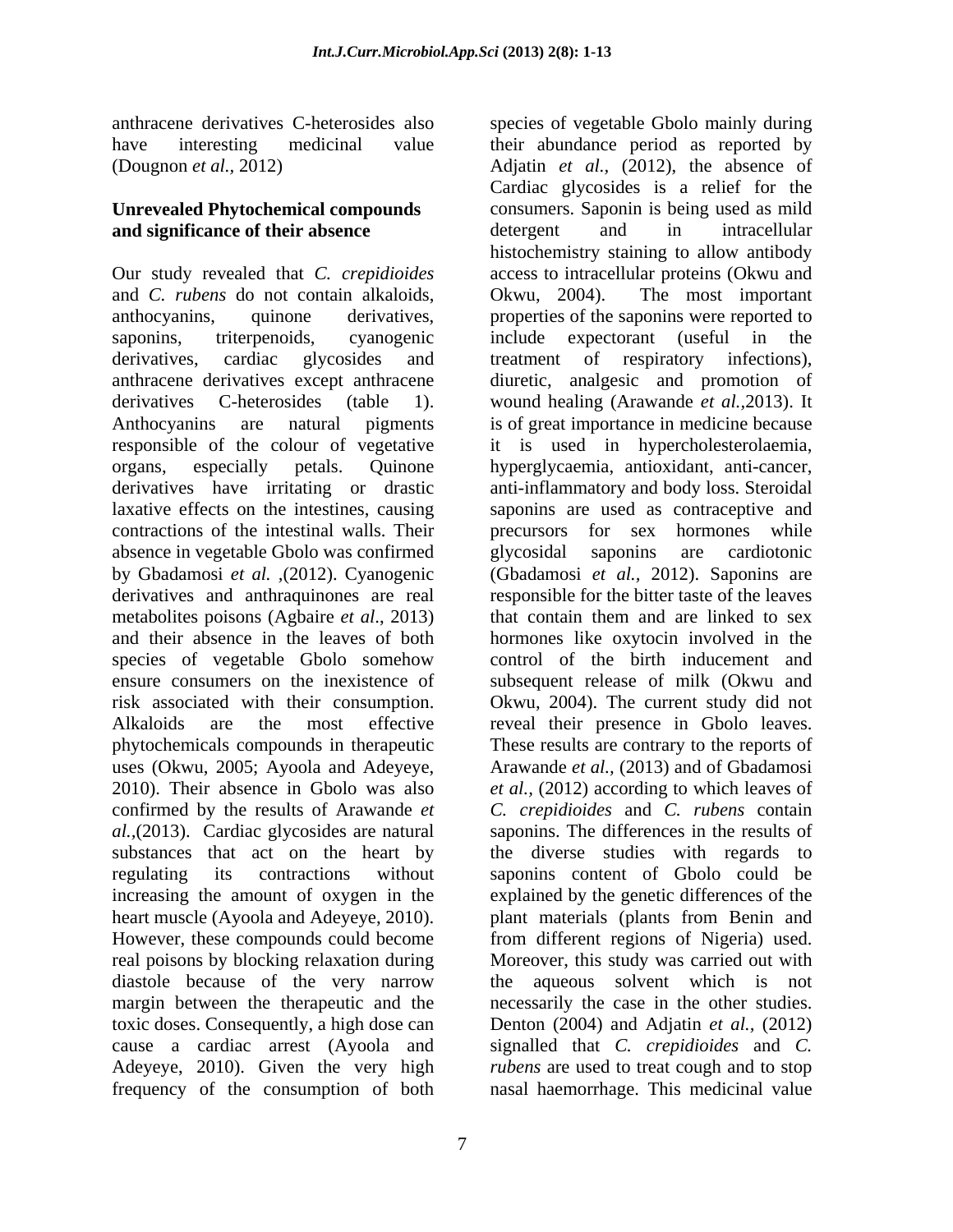of vegetable Gbolo would probably be due

# **Degree of toxicity of** *C. crepidioides* **and**

The extracts of the two species obtained on other leafy vegetables such as (*C.crepidioides* and *C. rubens*) showed *Boerhavia dif usa* Linn (Apu *et al.,*2012), positive results (lethality) on the Brine *Moringa oleifera* (Shahriar *et al.,*2012), Shrimp nauplii indicating that the test *Launaea taraxacifolia* (Adinortey *et*  samples are biologically active (table 3, Table 4). Varying degree of lethality of *Artemia salina* was observed with and 1.562 mg/ml for *C. crepidioides.* The none of the species of vegetable Gbolo investigated was toxic to shrimp larvae as appeared more toxic for Brine shrimp presence of cathetic tannins, gallic tannins, (*Artemia salina*) larvae than the one of *C*. coumarins, combined anthracene *rubens*. This observation supports Ahmed *et al.,*(2012) who reported a variability of toxicity of shrimp larvae and that of be considered as leafy vegetable with no risk of toxicity. One understands why

to the presence of saponins in its leaves. In raw green salads in some areas in Nigeria that case, further research on the presence (Denton, 2004) and Benin (Adjatin *etal.,* of saponins should be carried out with 2012). Studies conducted by Mouekeu *et*  other solvents such as methanol, ethanol *al.,* (2011) on *Crassocephalum bauchiense* and acetone to confirm or deny our results. (Hutch.), Mukazayire *et al.,*(2010) on *C. Rubens* non-toxicity of species of the genus species of vegetable Gbolo were eaten as *Crassocephalum vitellinum* and Musa *et al.,*(2011) on *C. crepidioides* confirm the *Crassocephalum*. Similar results were *al.,*2012)and *Solanum macrocarpum* (Dougnon *et al.,*2013).

exposure to different dose levels. The Adjatin *et al.,*(2012) reported that to lethal concentration (LC50) graphically prepare Gbolo in Benin, thoroughly determined (figure 2a, b) was 0.391 mg/ml washed fresh leaves are generally simply for *C. rubens* extract and between 0.781 cut into small slices (or grinded) and determination of LC50 obtained using the or Egusi (seeds of *Citrullus lanatus,* regression line is 0.901 mg/ml for *C. Cucumeropsis mannii* and *Lagenaria crepidioides* and 0.374 mg/ml for *C. siceraria*) sauces. With regard to the non*rubens*. These values which are very close toxicity highlighted above and to the high those determined graphically confirm the nutritional value of Gbolo (Adjatin *et*  reliability of the determination methods. *al.,*2013), this cooking method which also The study revealed, based on the LC50 preserves the aroma of the vegetable sauce and toxicity table of correspondence could be recommended as blanching (Table 1) set by Mousseux (1995), that reduces the nutrient content, especially directly introduced into boiling palm nut vitamin C (Gil *et al*., 1999).

their LC50 are greater than 0.1 mg/ml. The phytochemical screening of the two However extract of *C.crepidioides* species of vegetable Gbolo revealed the toxicity between species of the genus Steroidsindicating that they have high Amaranthus. Taking into account the medicinal properties and confirming their established correlation between the use in the management of various ailments human cells, the two species of Gbolo can ho-toxicity of the species revealed by the presence of cathetic tannins, gallic tannins,<br>coumarins, combined anthracene derivatives C-heterosides, flavonoids, mucilage, reducing compounds and in Benin. In addition to these results, the study and their already established nutritional value will be used to advise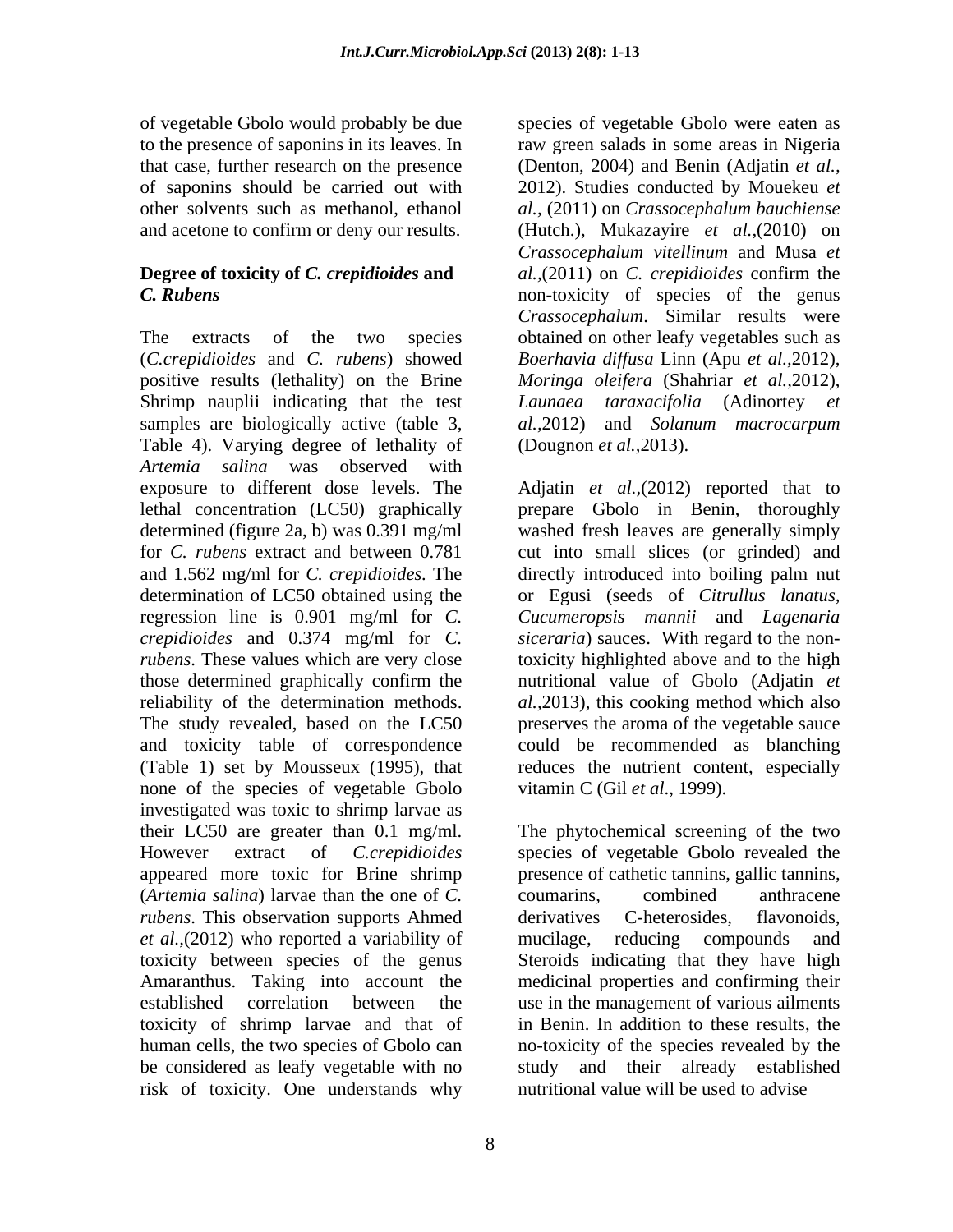| <b>Concentration</b> | Log concentration $\vert \%$ mortality $\vert \cdot \rangle$ |       | <b>Probit</b> |
|----------------------|--------------------------------------------------------------|-------|---------------|
| (mg/ml)              |                                                              |       |               |
| 0.049                | 1.690                                                        | 18.75 | 51.39         |
| 0.098                | 1.991                                                        | 31.25 | 52.30         |
| 0.195                | 2.290                                                        | 31.25 | 53.18         |
| 0.391                | 2.592                                                        | 37.5  | 54.08         |
| 0.781                | 2.893                                                        | 37.5  | 54.97         |
| 1.582                | 3.199                                                        | 75    | 55.86         |
| 3.125                | 3.495                                                        | 81.25 | 56.76         |
| 6.25                 | 3.796                                                        | 100   | 57.65         |
| 12.5                 | 4.097                                                        | 100   | 58.55         |
| 25                   | 4.398                                                        | 100   | 59.44         |

**Table.3** Cytotoxicity of the extract of *C. crepidioides*

**Table.4** Cytotoxicity of the extract of C*. rubens*

| Concentration<br>(mg/ml) | Log<br>concentration | % Mortality | Probit |
|--------------------------|----------------------|-------------|--------|
| 0.049                    | 1,690                | 25          | 62.74  |
| 0.098                    | 1.991                | 25          | 63.46  |
| 0.195                    | 2.290                | 37,5        | 64.17  |
| 0.391                    | 2.592                | 50          | 64.88  |
| 0.781                    | 2.893                | 81,25       | 65.60  |
| 1.582                    | 3.199                | 87,5        | 66.34  |
| 3.125                    | 3.495                | 100         | 67.05  |
| 6.25                     | 3.796                | 100         | 67.75  |
| 12.5                     | 4.097                | 100         | 68.47  |
| 25                       | 4.398                | 100         | 69.18  |

**Tableau.5** LC50 values of the extracts of *C. crepidioides* and *C. rubens*

| <b>Species</b>  | <b>Regression line</b> | $LC_{50}$ values<br>(mg/ml) |
|-----------------|------------------------|-----------------------------|
| C. crepidioides | $y = 2.98$ x +46.36    | 0.901                       |
| C. rubens       | $y = 2.38 x + 58.72$   | 0.374                       |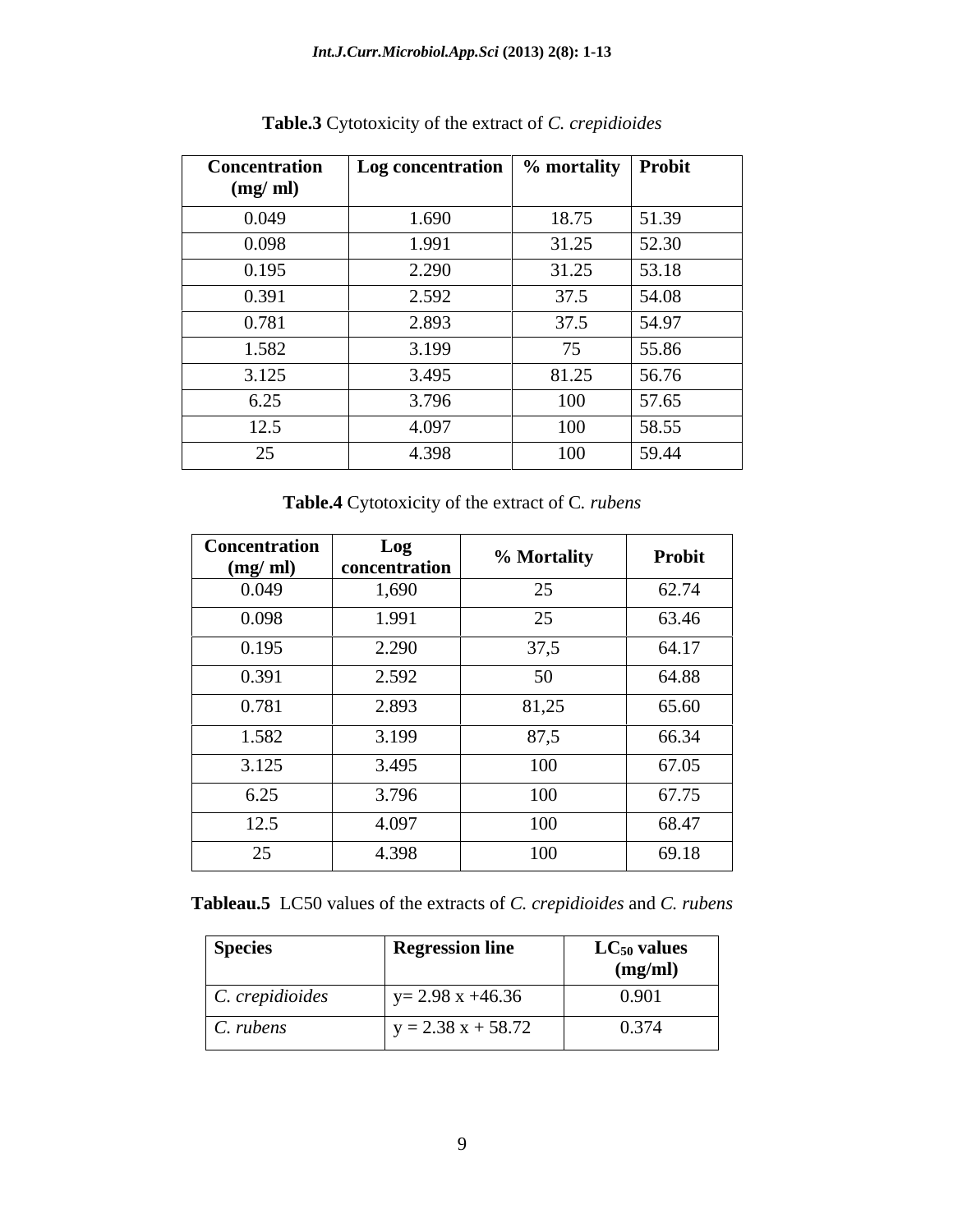

**Figure.1** Flowering plants of vegetable Gbolo

**Figure.2** Sensivity curve of the extracts of Gbolo (*C. crepidioides* and *C. rubens*) leaves against shrimp larvae



**a)** *C. crepidioides* **b)** *C. rubens*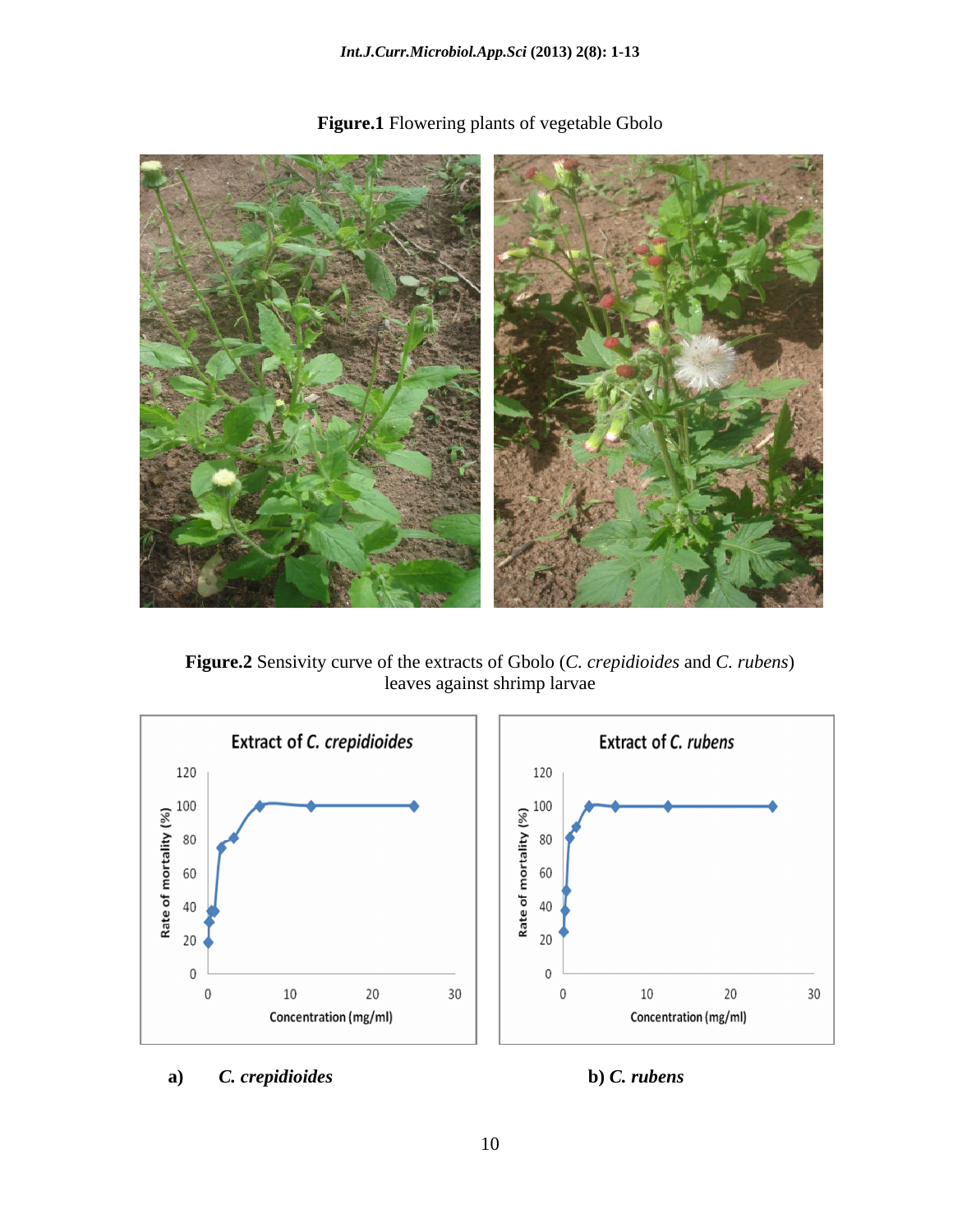people on their values and popularize their **Proximate**, mineral and vitamin C usage in diets as nutraceutical to prevent<br>or treat various diseases. However more [Crassocephalum rubens (Juss. Ex or treat various diseases. However more [Crassocephalum rubens (Juss. Exstudies are needed for the validation of antimicrobial, anti-diabetic, anti-<br>inflammatory and blood pressure Life Sci. 7(1):319-331 inflammatory and blood pressure  $Lite$  Sci.  $7(1):319-331$ regulation properties attributed by the Agbaire, P.O., J.O.T. Emudainohwo and Peretiemo-Clarke, B. O. 2013. local communities to this vegetable Gbolo.

- Adedapo, A., T. Adewuyi and Sofidiya, M.  $3(1)$ : 1-6. inflammatory and analgesic activities of *breviflora* (Cucurbitaceae) in laboratory animals. Int. J. Trop. Biol. 61 (1): 281-
- Adéoti, K., A.VDansi L. Ahoton , R. Vodouhè , B.C. Ahohuendo, A. Rival
- Adinortey, M.B., J.K. Sarfo , E.T. Quayson, A. Weremfo, C.A. Adinortey, W. Ekloh Anandhi D., and Revathi, K. screening, proximate and mineral composition of Launeae taraxacifolia<br>Bioscience Res. 2(1): 1-7 leaves. Res.J.Med. Plant. DOI: 10.3923
- Adjatin A., A. Dansi, C.S. Eze, P. Assogba,<br>
I. Dossou-Aminon, K. Akpagana, A.<br>
of wild yegetable Ochthocharis diversity of Gbolo [*Crassocephalum crepidioides* (Benth.) S. Moore], a domestication in Benin. Genet. Resour.
- Adjatin A., A. Dansi, A.F. Sanoussi, E. Badoussi, F. Gbaguidi, P.Azokpota, R.

Proximate, mineral and vitamin C composition of vegetable Gbolo [*Crassocephalum rubens* (Juss. Ex Jacq.) S. Moore and *C. crepidioides* (Benth.) S. Moore] in Benin. J. Biol. Life Sci.7 (1):319-331

- **References**<br> *fulvum*. Inter. J. Plant. Ani.Environ. Sci. Agbaire, P.O., J.O.T. Emudainohwo Peretiemo-Clarke, Phytochemical screening and toxicity studies on the leaves of *Manniophyton*  3 (1): 1-6.
	- 2013. Phytochemistry, anti-A. H. Rana, K.M., HasanurRahman, Md. the aqueous leaf extract of *Lagenaria*   $290.$  in Natural and Applied Sciences,  $6(8)$ : Ahmed F., F. Islam, N. Nahar, M. Ahmed, MumitHossain, M. Rahmatullah, 2012. Assessment of Bioactivity of Bangladeshi Medicinal Plants Using Brine Shrimp Lethality Assay. Advances 1325-1329.
	- and Sanni, A. 2012. A.C. Etèka, A. Dansi, A. Ahanchédé, Agromorphological characterization of J.D. Hounhouigan, A. Sanni and *Sesamum radiatum* (Schum. and Sesamum radiatum (Schuin, and Foucault, B. 2012 Study of the Thonn.), a neglected and underutilized biology and floral biology of species of traditional leafy vegetable of Sesamum radiatum Schumach. & Thon., great importance in Benin. African. J. a traditional leafy vegetable in Agricult. Res. 7(24): 3569-3578 domestication in Benin. Acta. Ahohuendo, B., C.O. Sinébou, L.E. Ahoton, A.C. Etèka, A. Dansi, A. Ahanchédé, J.D. Hounhouigan, A. Sanni and Foucault, B. 2012. Study of the phenology and floral biology *Sesamum radiatum* Schumach. & Thon., a traditional leafy vegetable in domestication in Benin. Acta. Botanica. Gallica. 159( 3): 335-344.
	- and Ocran, J. 2012. Phytochemical analysis of analysis of Anandhi D., and Revathi, K. 2013.Phytochemical analysis of *Caesalpinia coriaria* (Jacq.)Wild. Int. J. Bioscience Res. 2(1): 1-7
	- p:9.<br>Assessment of the chemical and I. Dossou-Aminon, K. Akpagana, A.<br>Akoègninou and Sanni, A. 2012. Aicellandroides (Gile) Pels J. Nutrit 11. Ethnobotanical investigation and  $(1) \cdot 94.99$  Andzouana, M., and Mombouli, J.B. 2012. phytochemical constituents of the leaves of wild vegetable Ochthocharis dicellandroides (Gilg).Pak. J. Nutrit. 11 (1):94-99.
	- *rubens* (Juss. ex Jacq.) S. Moore and *C*. A. Howlader Md, R.K. Saha, F. Rizwan traditional leafy vegetable under screening and in vitro bioactivities of the Crop. Evol. 59 (8):1867-1881. Real R., Perez M., Mendoza G., Prieto Vodouhe , A. Akoègninou, K. Akpagana and Sanni A, 2013. Flavonoids and drug response I Apu, A.S., M.S. Liza, A.T.M. Jamaluddin, A. Howlader Md, R.K. Saha, F. Rizwan and Nasrin, N. 2012. Phytochemical extracts of aerial part of Alvarez A., J.G. and Merino G, 2010. Modulation of the activity of ABC Transporters (P- Glycoprotein, MRP2, BCRP) by flavonoids and drug response. J.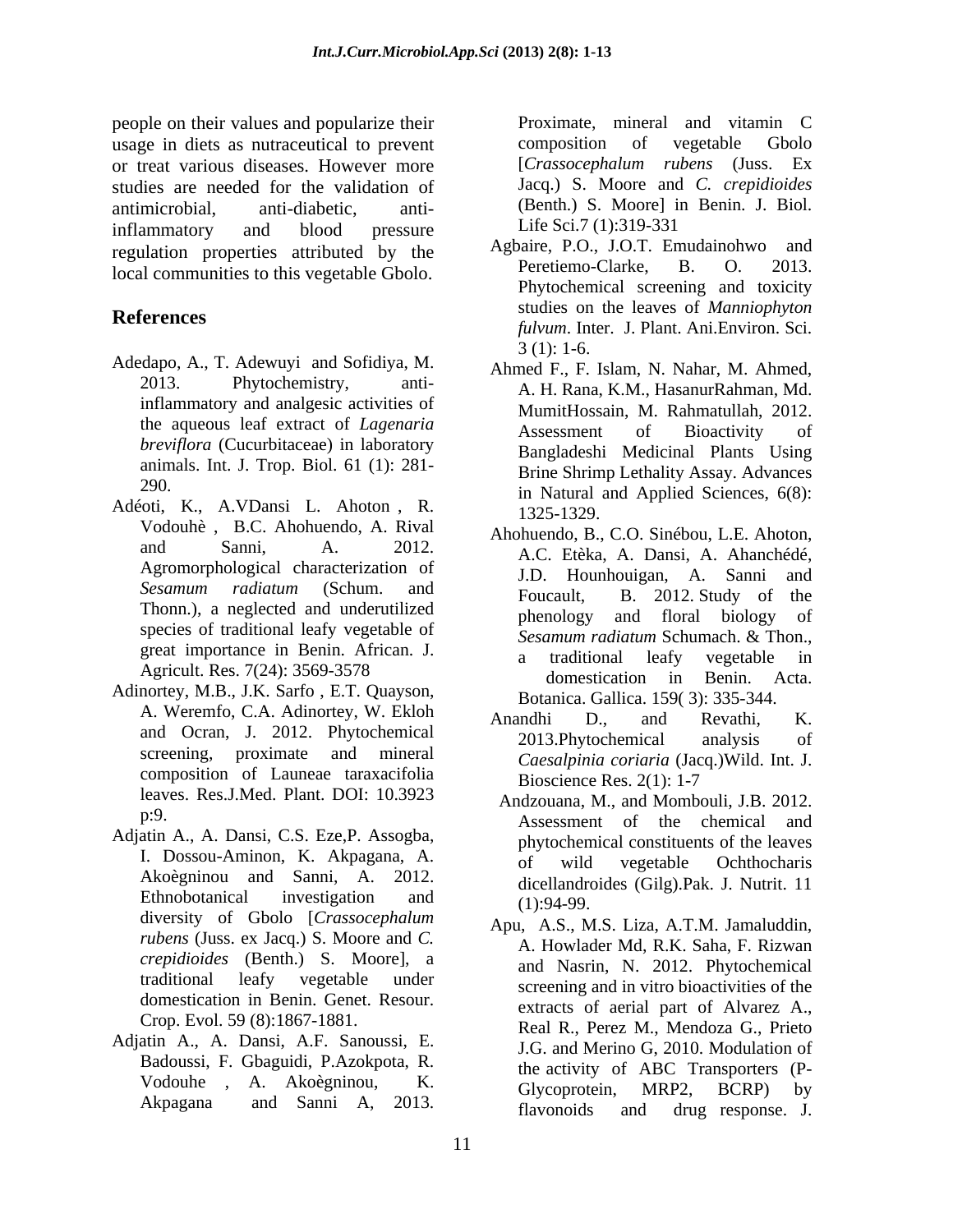- Arawande, J. O., E.A. Komolafe and Imokhuede, B. 2013. Nutritional and Res. J. Recent Sci. 2(5):6-9
- Asaolu, M.F., O.A. Oyeyemi and activity of various extracts of 3:1595-1603.
- IJRRAS 5(3):325-328 Leaflets. 14: 559-569.
- 
- Bosch C.H., 2004. *Crassocephalum rubens*
- Bruneton J., 2009. Pharmacognosie. Chem. 47: 2213–2217.
- Dansi A., A. Adjatin, H. Adoukonou-Sagbadja, V. Faladé, H. Yedomonhan,
- Dansi A., R. Vodouhè, P. Azokpota, H. Yedomonhan, P. Assogba, A. Adjatin
- Dougnon, T.V., H.S. Bankolé, A.P. Edorh,

Pharma. Sci. 99: 598-617. The example are the example of the macrocarpon Linn (Solanaceae) against shrimp larvae (*Artemia salina* Leach). Res. J. Recent Sci.

- phytochemical compositions of fireweed Dougnon, T.V., H.S. Bankolé, R.S. Johnson, (*Crassocephalum crepidioides*). Inter. J. Agricul. Technol. 9 (2): 371-381. G.F. 2012. Phytochemical Screening. Olanlokun, J.O. 2009. Chemicals compositions, phytochemical *macrocarpon* Linn (Solanaceae) in constituents and in vitro biological **Pharmas. Solan Solan Excelse (Excelse 12.** Macrocarpon Linn (Solan against the solan strength and the solan strength and Resistant B. and Nurrimond and Resistant B. and Nurrimond and Resistant B. and Nurrimond Constrained Dougnon,T.V., H.S. Bankolé, R.S. Johnson,<br>J.R. Klotoé, G.D. Fernand and Assogba,<br>G.F. 2012. Phytochemical Screening,<br>Nutritional and Toxicological Analyses of Leaves and Fruits of *Solanum* Cotonou (Benin).Food Nutr. Sci. 3:1595-1603.
- Cymbopognon citrates. Pak. J. Nutr. Egharevba, H.O., and Kunle, F.O. 2010. 8:1920-22 Preliminary Phytochemical and Ayoola, P.B., and Adeyeye, 2010. Proximate Analysis of the leaves of Phytochemical and nutrient evaluation *Piliostigma thonningii* (Schumach) of *Carica papaya* (pawpaw) leaves. Preliminary Phytochemical and *Piliostigma thonningii* (Schumach) Milne-Redhead. Ethnobotanical Leaflets. 14: 559-569.
- Bharathi, V.T., 2008. Evaluation of Gbadamosi, I.T., A.E. Alia and Okolosi O. antioxidant properties of 2012. In-vitro Antimicrobial Activities *Canthiumparvifloram* Lam. Leaves. Nat. and Nutritional Assessment of Roots of Prod. Rad. 7(2): 122-126 Ten Nigerian Vegetables. New York Sci. J. 5(12): 234-240.
	- (Juss .ex Jacq. ) S. Moore. In Grubben GilM, I., F. Ferreres, and Tomas-Barberan, G. J. H & Dentor, O. A (Editors) F.A. 1999.Effect of postharvest storage PROTA 2: Vegetables / Legumes [CD- and processing on the antioxidant ROM] PROTA, Wageningen constituents (flavonoids and vitamin C) Nertherlands. of fresh-cut spinach. J. Agric. Food Chem. 47: 2213–2217.
	- Phytochimie. Plantes médicinales, 4e Grubben, G. J. H., and O. A. Denton, édition. TEC & DOC, Paris, 1269 p. 2004.Plant Resources of Tropical Africa PonennadLooijenhv, Wageningen, pp. 667 .
	- D. Odou and Dossou, B. 2008. Hossain, H., I.A. Jahan, S.I. Howlader, S.K. Traditional leafy vegetables and their Dey, A. Hira and Ahmed A. 2013. use in the Benin Republic. Genet. Phytochemical Screening and Anti- Resour. Crop Evol. 55**:** 1239-1256 nociceptive Properties of the Ethanolic Leaf Extract of Trema Cannabina Lour. Advan. Pharma. Bull. 3(1):103-108
	- Y.L. Loko, I. Dossou-Aminon and Houghton P. J., and A. Raman, "Laboratory Akpagana K. 2012. Diversity of the Handbook for the Fractionation of Neglected and Underutilized Crop Natural Extracts," Chapman and Hall, species of importance in Benin. New York, 1998, pp. 130-207. TheScienti. World. J. 2012, ID 932947, New York, 1998, pp. 130-207. doi:10.1007/978-1-4615-5809-5
	- DOI 10.1100/2012/932947, 19. Hubert J. J., 1980. Bioassay. Kendall Hunt Publishing Company.
	- T.J. Dougnon, J.R. Klotoé, F. Loko and Morel S., 2011. Etude phytochimique et Boko M. 2013. Cytotoxicity of Leaves evaluation biologique de évaluation biologique de *Derrisferruginea* Benth. (Fabaceae).Université d'Angers, thèse de